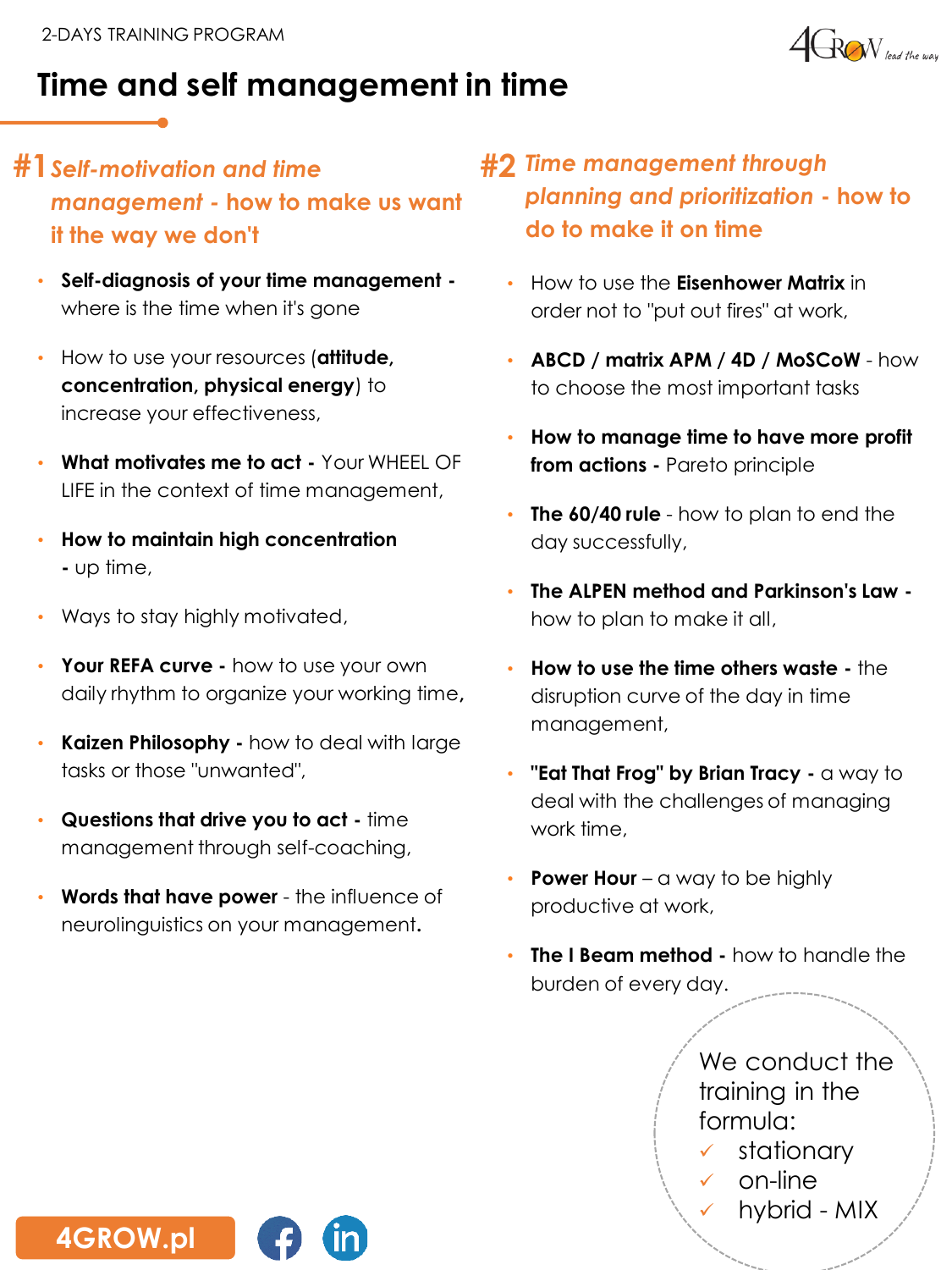

# **Time and self management in time**

#### *Time management by goals -* **how to set goals to help yourself achieve them**

- **SMART-UP** how to set goals to achieve success and how to settle accounts to build your internal authority and selfesteem,
- **How to achieve your goals -** Brian Tracy's method for time management,
- **Time management by success criteria**  how you will know that you have achieved them,
- **Start with a vision of the end Kurt** Vonnegut's time management strategy**,**
- **The salami technique in the organization of working time -** a small big deal.

### **#***3* **#4 Time management is also dealing with time wasters and distractions**

- **2-minute method -** how to efficiently deal with the chaos of small tasks during work,
- **Your basket -** what to do with the things that occupy our minds,
- **Effective business meetings according to Lencioni** - how to avoid "frothing" and end meetings with particulars,
- **Task grouping technique -** a way to improve productivity and time management.